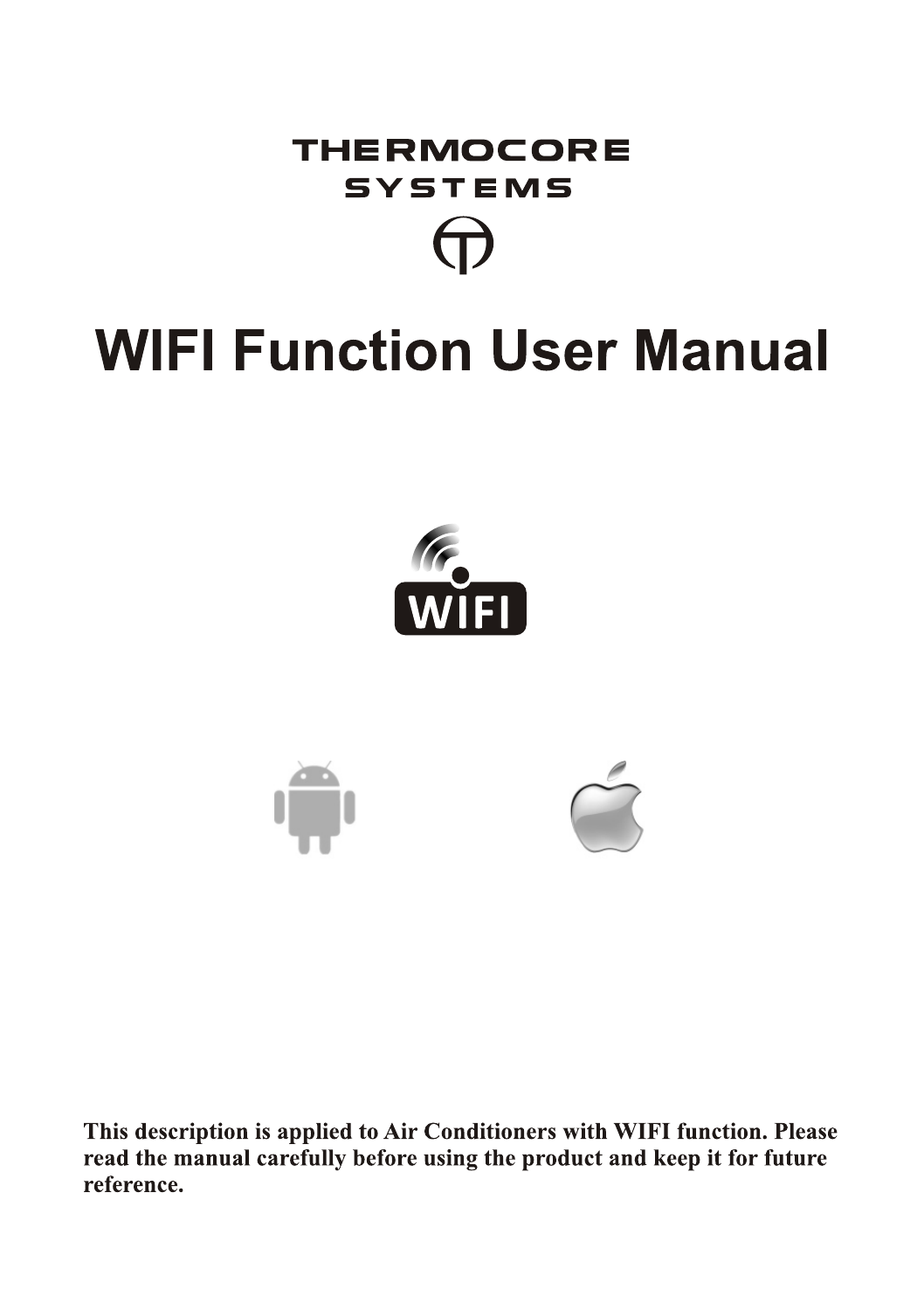Please scan the QR code to download the latest App software. Or download "Smart Life-smart home " from APP Store or Google Play.The latest App software includes air conditioner, dehumidifier and Portable air conditioner.



For Android For IOS

# **Service condition**

Thank you for choosing our air conditioner.

This manual apply to the air conditioners which has WiFi function.

Please read the manual carefully before using the product and keep it properly for further review.

Please do not unplug the WIFI module by yourself.

For technical update, there may be deviation of the actual items from the manual. We express our apologies. Please refer to the actual product.

# **Mention**

FCC ID: 2AJCLTWAC-TUWF

This device complies with Part 15 of the FCC Rules.

Operation is subject to the following two conditions:

- (1) this device may not cause harmful interference, and
- (2) this device must accept any interference received, including inter ference that may cause undesired operation.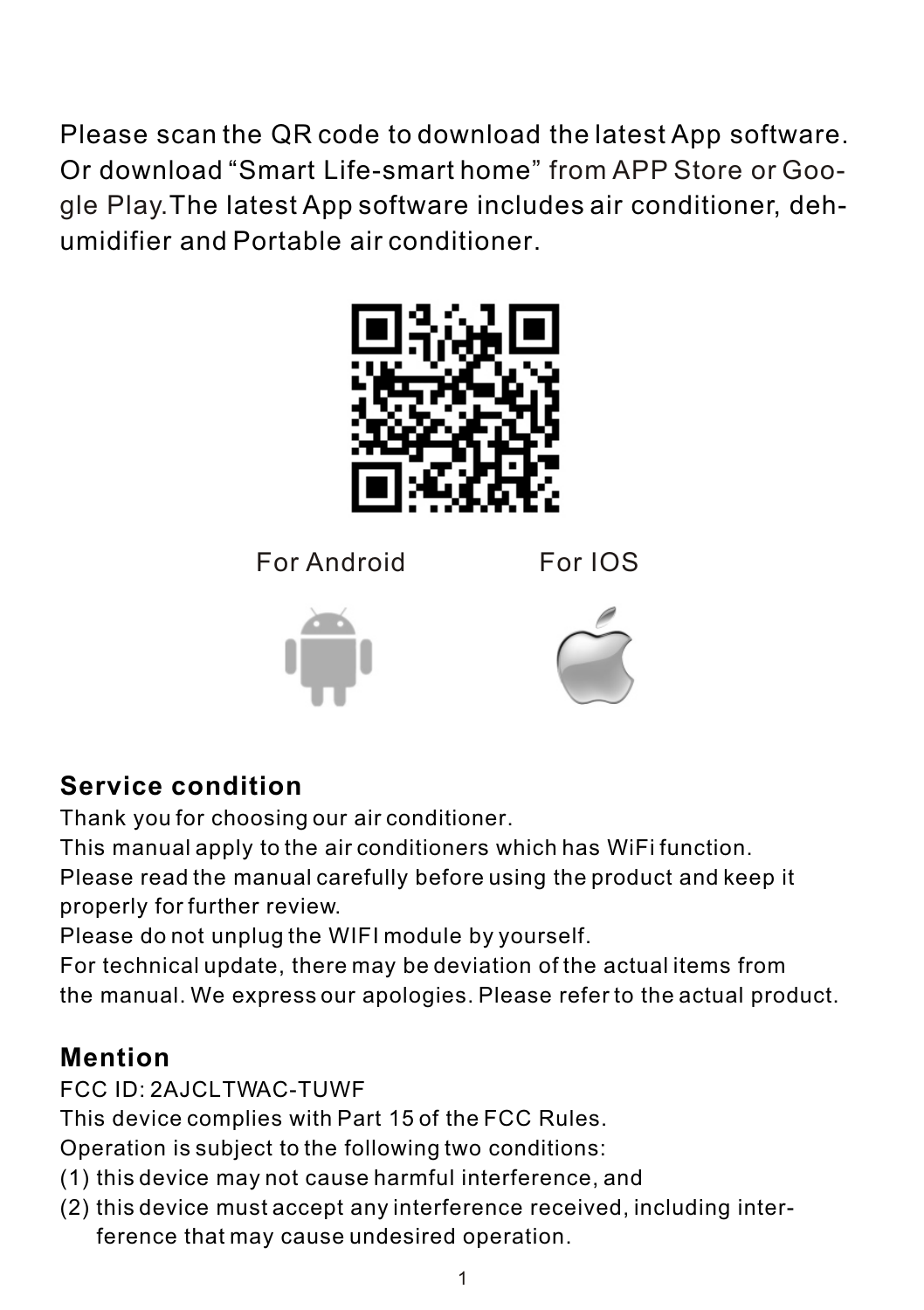# **Install the APP**

 When download the APP software, you can install it in your smart phone. After installation, you can find the "Smart Life" icon on your phone desk.

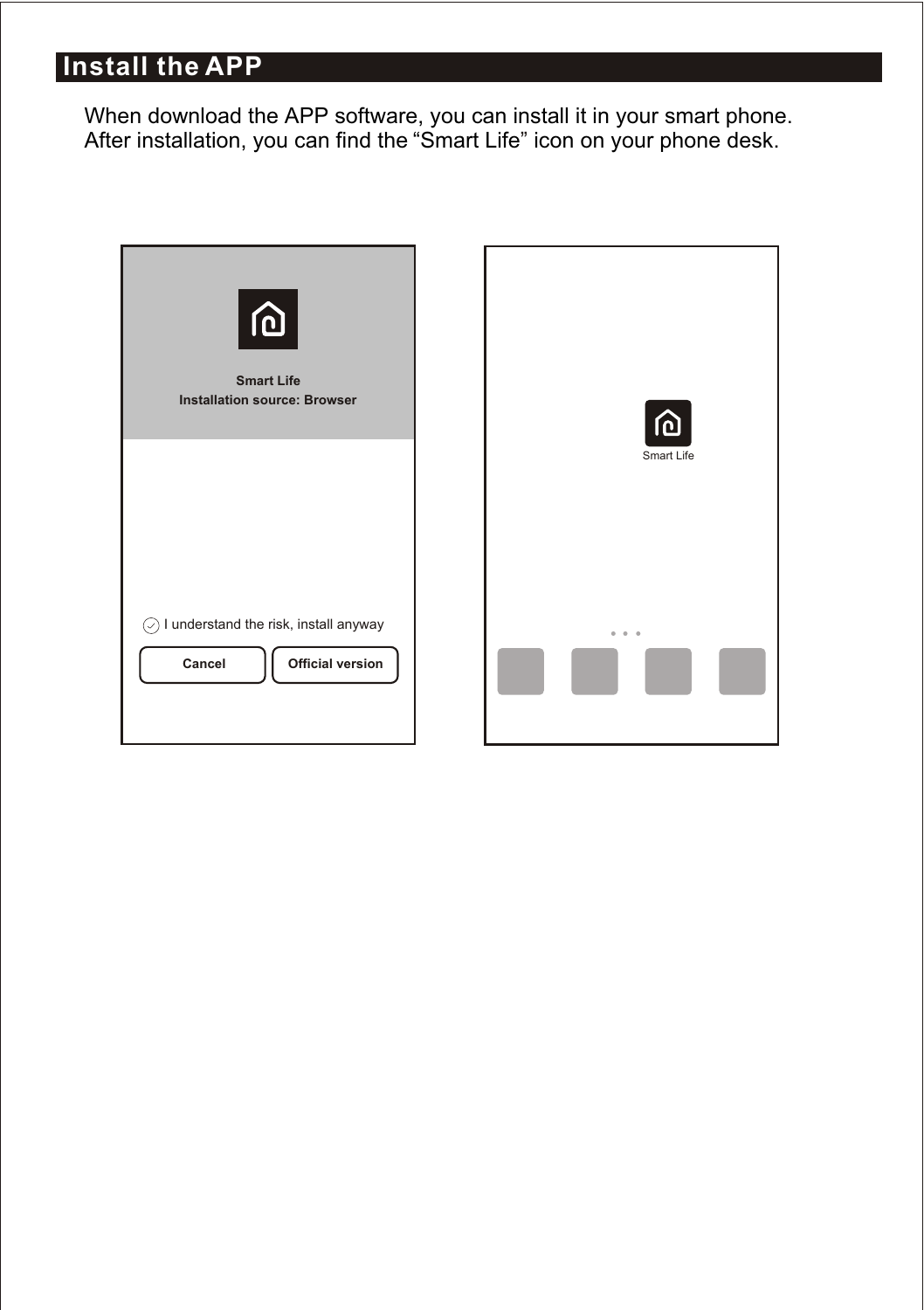# **Activate QR code**

1. When you first time enter the App, it will display activation interface, you can select scan activation QR code (click "Scan" button and scan the activation QR code in below page) or input "activation code" words (in below page), click "activate" button to active it.



Air conditioner activation QR code



3. Air conditioner activation code WORDS: THERMOCORE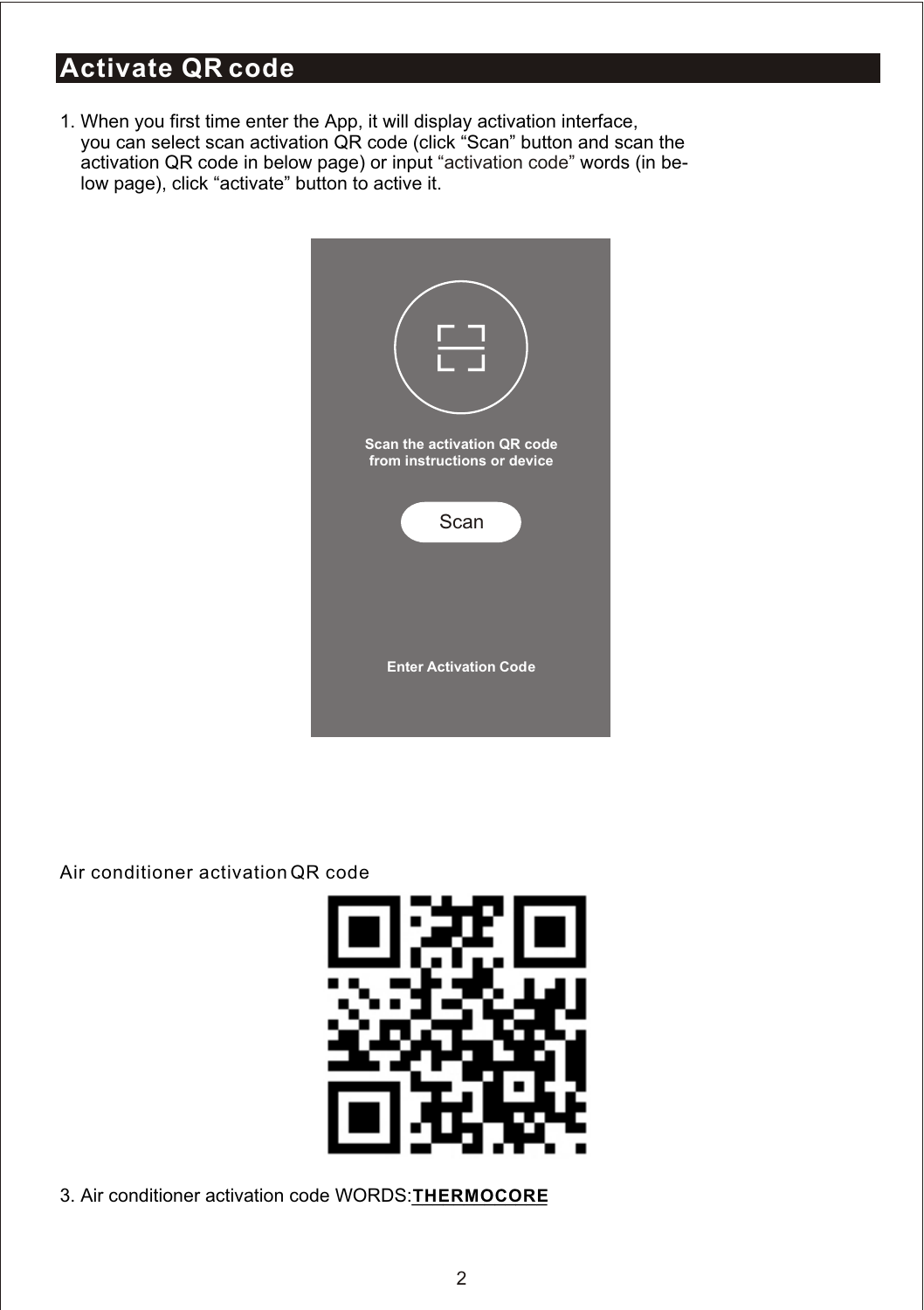### **Register user account**

When you first time use the App, you need to register an account. Click "Register" button to enter to the register interface. You can register with email or "Register with Mobile number".

|                         | $\zeta$ Back<br>Register       | $\zeta$ Back<br>Register |
|-------------------------|--------------------------------|--------------------------|
|                         | E-mail                         | <b>USA</b><br>$+01$      |
|                         | <b>Next</b>                    | Mobile number            |
|                         |                                | Next                     |
| மெ<br><b>Smart Life</b> |                                |                          |
| Log in<br>Register      |                                |                          |
|                         | or Register with Mobie number> |                          |

### **Login user account**

- 1. Register account login, fulfill the registered email or phone number account and password, press "Login" button.
- 2. Phone number login, press "Sign in with SMS" button to enter the next page, fulfill the phone number and press "get" button to receive the confirm code,and fill in, then press "Login" button.
- 3. You also can use the Facebook or Twitter account to login by the below part.

| $\epsilon$ Back      | Login                             |                 | Cancel     | SMS verify and sign in |       |
|----------------------|-----------------------------------|-----------------|------------|------------------------|-------|
| <b>USA</b>           |                                   | $+01$ >         | <b>USA</b> |                        | $+01$ |
| Mobile number/E-mail |                                   |                 |            | Phone Number           |       |
| Password             |                                   | $\bullet$       |            | Verification Code      | Get   |
|                      | Login                             |                 |            | Login                  |       |
| Sign in with SMS     |                                   | Forgot password |            |                        |       |
|                      |                                   |                 |            |                        |       |
|                      |                                   |                 |            |                        |       |
|                      |                                   |                 |            |                        |       |
|                      |                                   |                 |            |                        |       |
|                      |                                   |                 |            |                        |       |
|                      | Sign in with social media account |                 |            |                        |       |
|                      |                                   |                 |            |                        |       |
|                      | Facebook Twitter                  |                 |            |                        |       |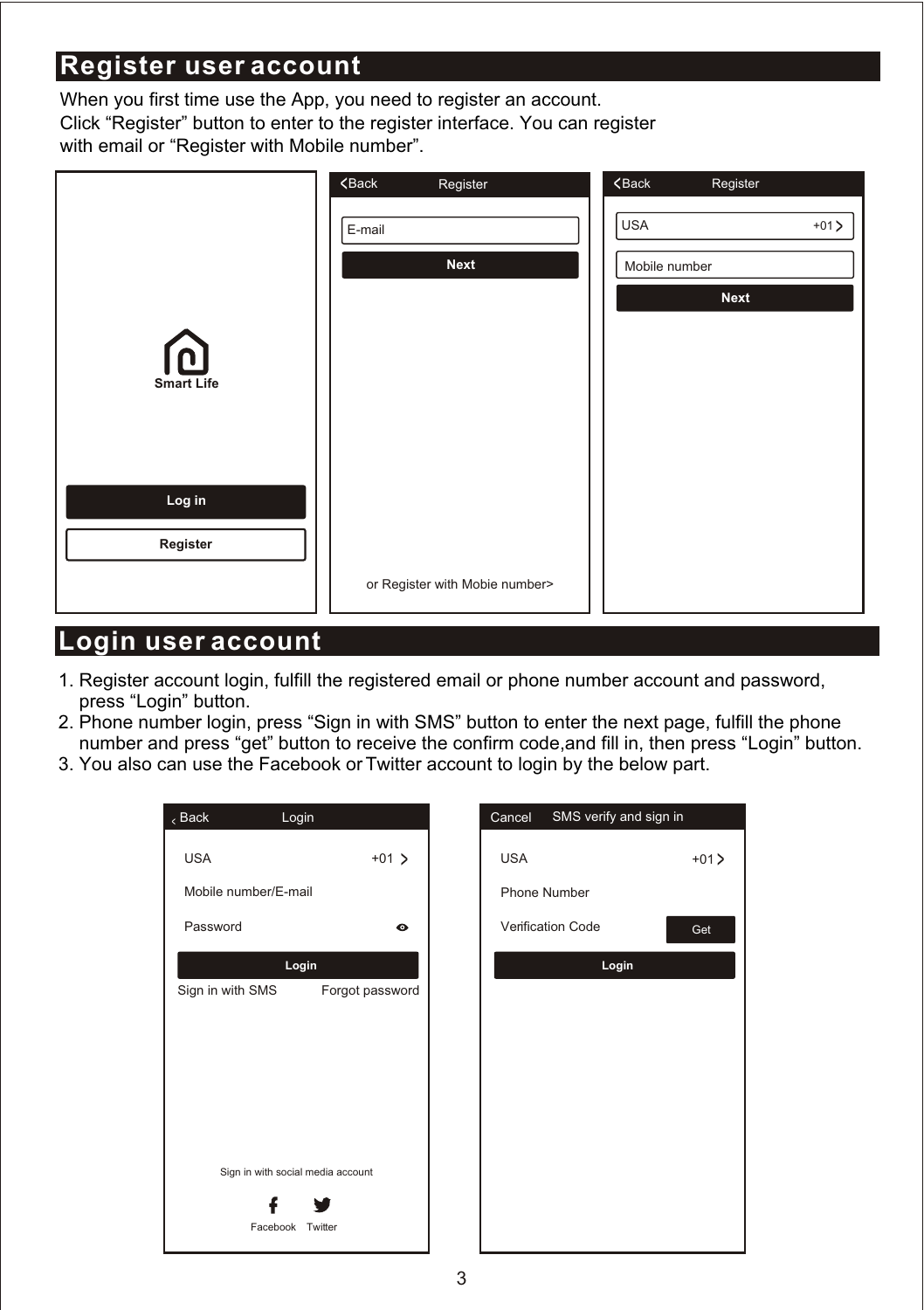### **Forget password**

If you forget the password, you can retrieve it by below process.

- 1. Press the "Forgot password" button to enter the next page.
- 2. Fulfill the registered phone number or email account, press"Next" button to enter the next page.
- 3. You will receive the verification code, fulfill it, and set the new password, press "confirm" button to finish.

| $\zeta$ Back<br>Login               | $Back$<br>Request password | $Back$<br>Request password                                 |
|-------------------------------------|----------------------------|------------------------------------------------------------|
| Region<br>United States +1 >        | <b>USA</b><br>$+01>$       | Verification code is sent to your phone:<br>+01 XXXXXXXXXX |
| Mobile number/E-mail                | Mobile number/E-mail       | resend(58)<br>Verification Code                            |
| Password<br>$\bullet$               | <b>Next</b>                | Enter new password<br>$\bullet$                            |
| Login                               |                            | Confirm                                                    |
| Sign in with SMS<br>Forgot password |                            |                                                            |
|                                     |                            |                                                            |
|                                     |                            |                                                            |
|                                     |                            |                                                            |
|                                     |                            |                                                            |
| Sign in with social media account   |                            |                                                            |
|                                     |                            |                                                            |
| Facebook Twitter                    |                            |                                                            |

### **Add the device**

- 1. Press "Add Device" button to next page, select the product type.
- 2. There are two methods to do the device match, "CF" or "AP mode". You can choose by the different button..

| <b>Devices</b>                                 | Cancel<br>Select Device Type                          |               | Cancel | <b>Add Device</b>                                                                                     | AP Mode |
|------------------------------------------------|-------------------------------------------------------|---------------|--------|-------------------------------------------------------------------------------------------------------|---------|
|                                                | Window Type Air Conditioner<br>昌                      | $\rightarrow$ |        |                                                                                                       |         |
|                                                | Split Air Conditioner<br>لصنا                         | $\rightarrow$ |        |                                                                                                       |         |
|                                                | Dehumifier<br>U.                                      | $\mathcal{P}$ |        |                                                                                                       |         |
| 毳                                              | Portable Air Conditioner                              | $\rightarrow$ |        |                                                                                                       |         |
|                                                |                                                       |               |        |                                                                                                       |         |
| Empty device list                              |                                                       |               |        |                                                                                                       |         |
|                                                |                                                       |               |        | Press the "DISPLAY" key on the remoter<br>6 timers within 6 seconds<br>until the LCD screen show "CF" |         |
| <b>Add Device</b>                              |                                                       |               |        | <b>Next Step</b>                                                                                      |         |
|                                                |                                                       |               |        | Instructor light is in other status                                                                   |         |
| H<br>⚾<br>Ð<br>Profile<br>Add Device<br>Device | ■■<br>⓪<br>Æ<br>m<br>Add Device<br>Profile<br>Devices |               |        |                                                                                                       |         |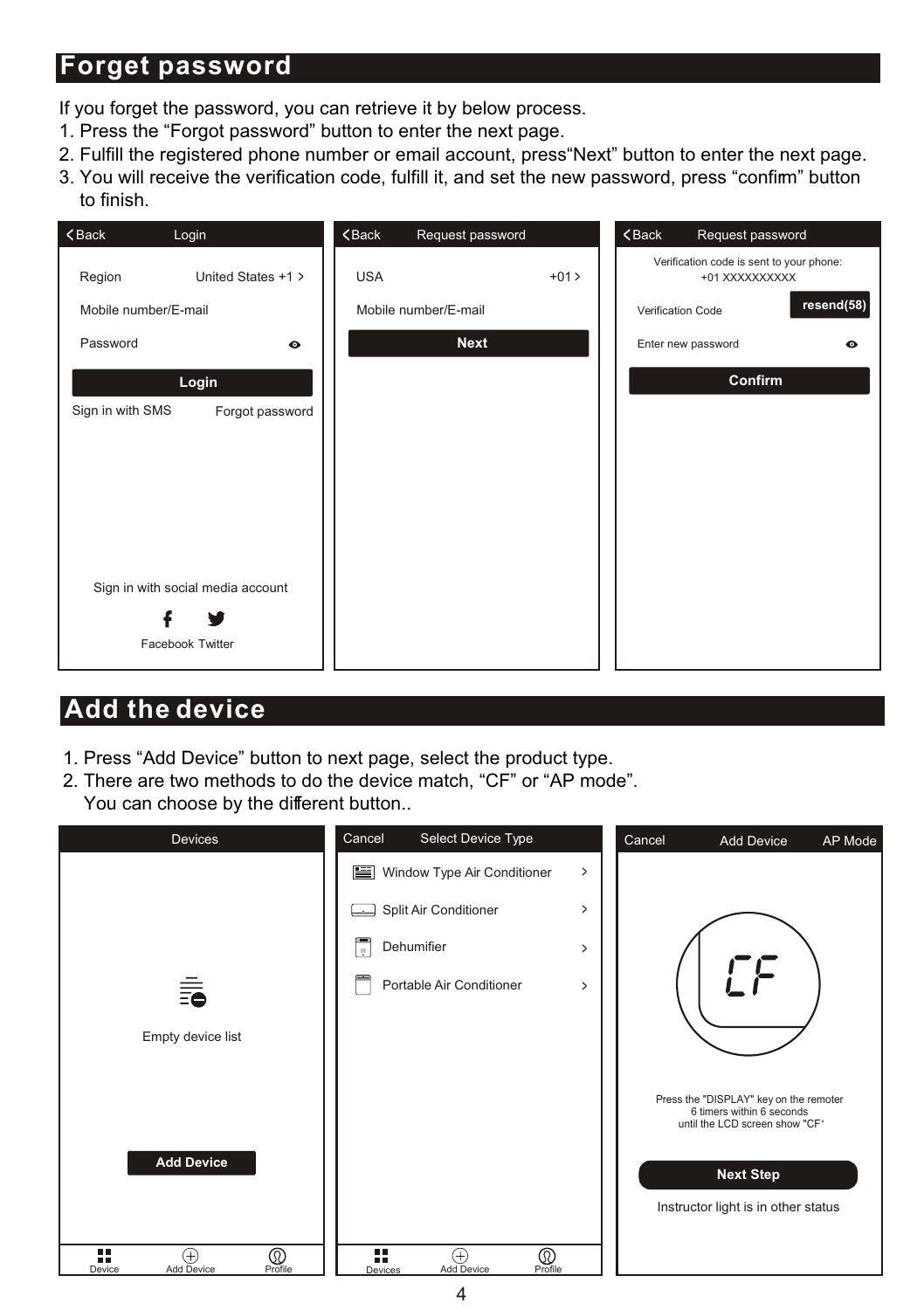# **Add the device (CF mode)**

#### For CF Mode

- 1. The system defaults to CF mode at first, Press "Next Step" to continue.
- 2. Select the home router, and fulfill the password of router, press "Next" to continue.



- 3. The APP software will automatically to do the device match.
- 4. After match successfully, the page will display the prompt as below.
- 5. You can "Rename" the device name as you like, or share with family,or press "Done" to start to control the device.

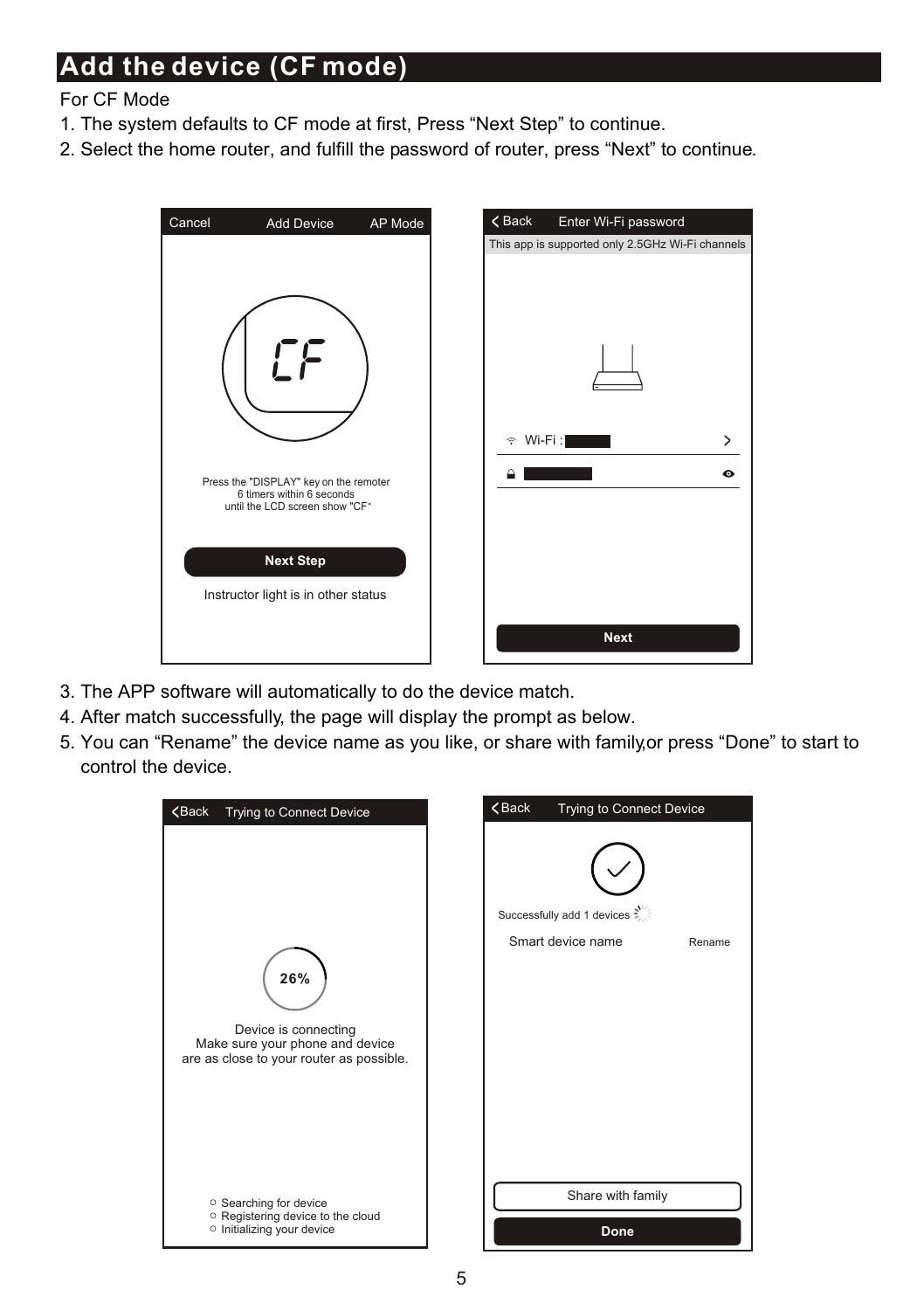### **Add the device (AP mode)**

For AP mode

- 1. Click the "AP Mode" to the "AP" page. Press "Next Step" to continue.
- 2. Select the home router, fulfill the password, press "Next" to continue.



3. Select the AC Device as name "SmartLife-XXX" at the WLAN setting, then back to the APP interface. The APP will automatically do match.

| Trying to Connect Device<br>$\zeta$ Back                                                       | Turn on or turn off<br><b>WLAN</b>  | <b>WLAN</b>             | 0         | Trying to Connect Device<br><b><back< b=""></back<></b>                                                    |
|------------------------------------------------------------------------------------------------|-------------------------------------|-------------------------|-----------|------------------------------------------------------------------------------------------------------------|
| Open phone "setting-WLAN" and<br>connect to the Wi-Fi network<br>Not connecting? Refer to help | Available networks<br>SmartLife-xxx |                         | 佘         | 26%<br>Device is connecting<br>Make sure your phone and device<br>are as close to your router as possible. |
| <b>Connect now</b>                                                                             | C)<br>Scan                          | 佘<br><b>WLAN Direct</b> | Ξ<br>Menu | <sup>O</sup> Searching for device<br>O Registering device to the cloud<br>o Initializing your device       |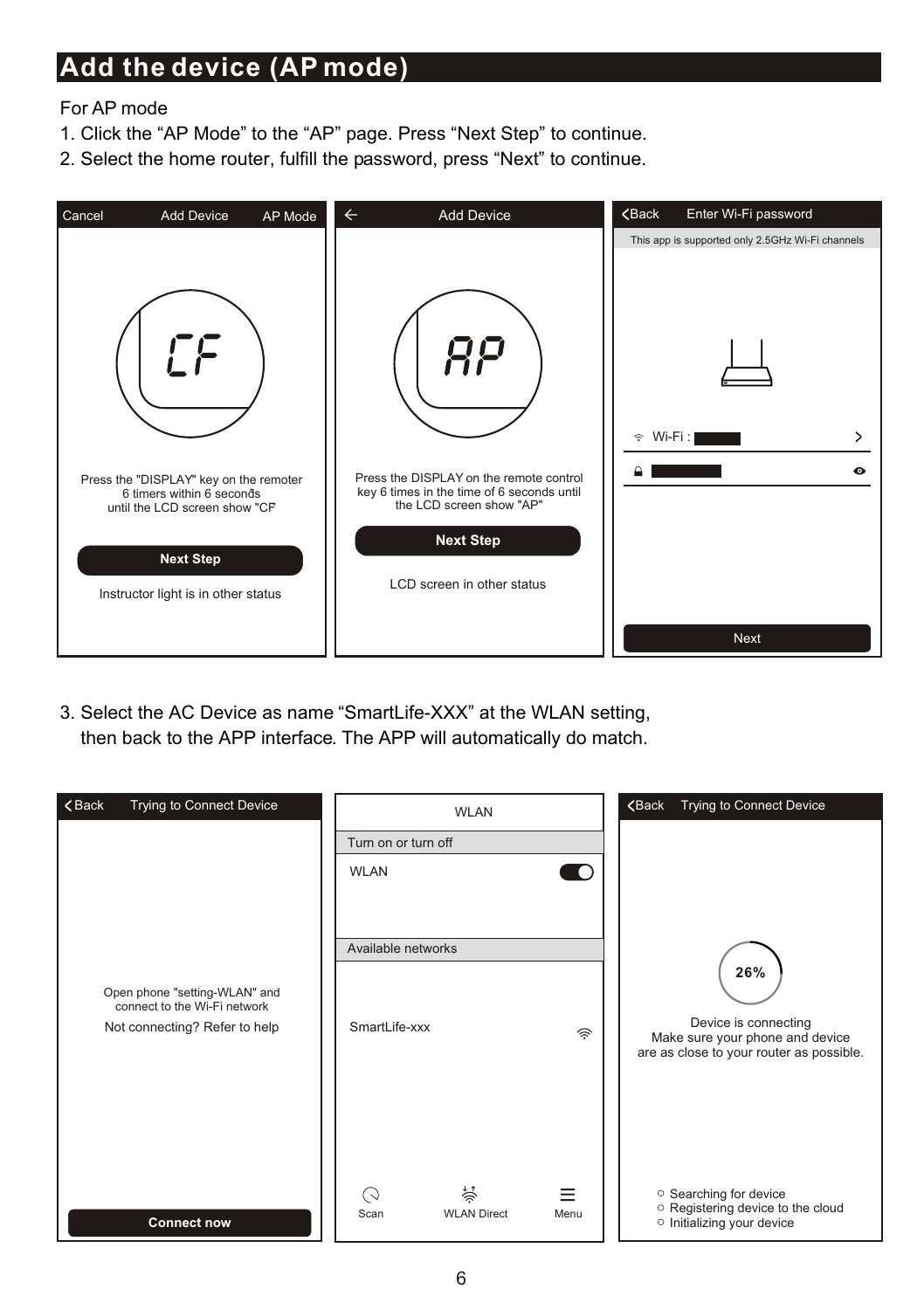# **Add the device (AP mode)**

- 4. After match successfully, the page will display the prompt as below.
- 5. If match failed, the APP will mention it, and press "Retry" to try again.



### **Delete the device or Modify device name**

Go back to "Device list" page at first.

Slide the device name toward the left side, you can choose to delete it, or modify the device name as you like.

| Devices                                       | Devices                                                                                                               | Devices                                                                                         |
|-----------------------------------------------|-----------------------------------------------------------------------------------------------------------------------|-------------------------------------------------------------------------------------------------|
| Edit Delete<br>⋋<br>Ditioning                 | Edit Delete<br>Ditioning                                                                                              | Delete<br>Edit<br>Ditioning                                                                     |
| Air Conditioning<br>Indoor sensor malfunction | Air Conditioning<br>Indoor sensor malfunction<br>Are you sure you want to<br>remove this device?<br>Confirm<br>Cancel | Air Conditioning<br>Indoor sensor malfunction<br><b>Modify Device Name</b><br>Confirm<br>Cancel |
| пΓ<br>R<br>Add Device<br>Profile<br>Device    | ΠГ<br>Ω)<br>Add Device<br>Profile<br>Device                                                                           | ПΓ<br>Add Device<br>Profile<br>Device                                                           |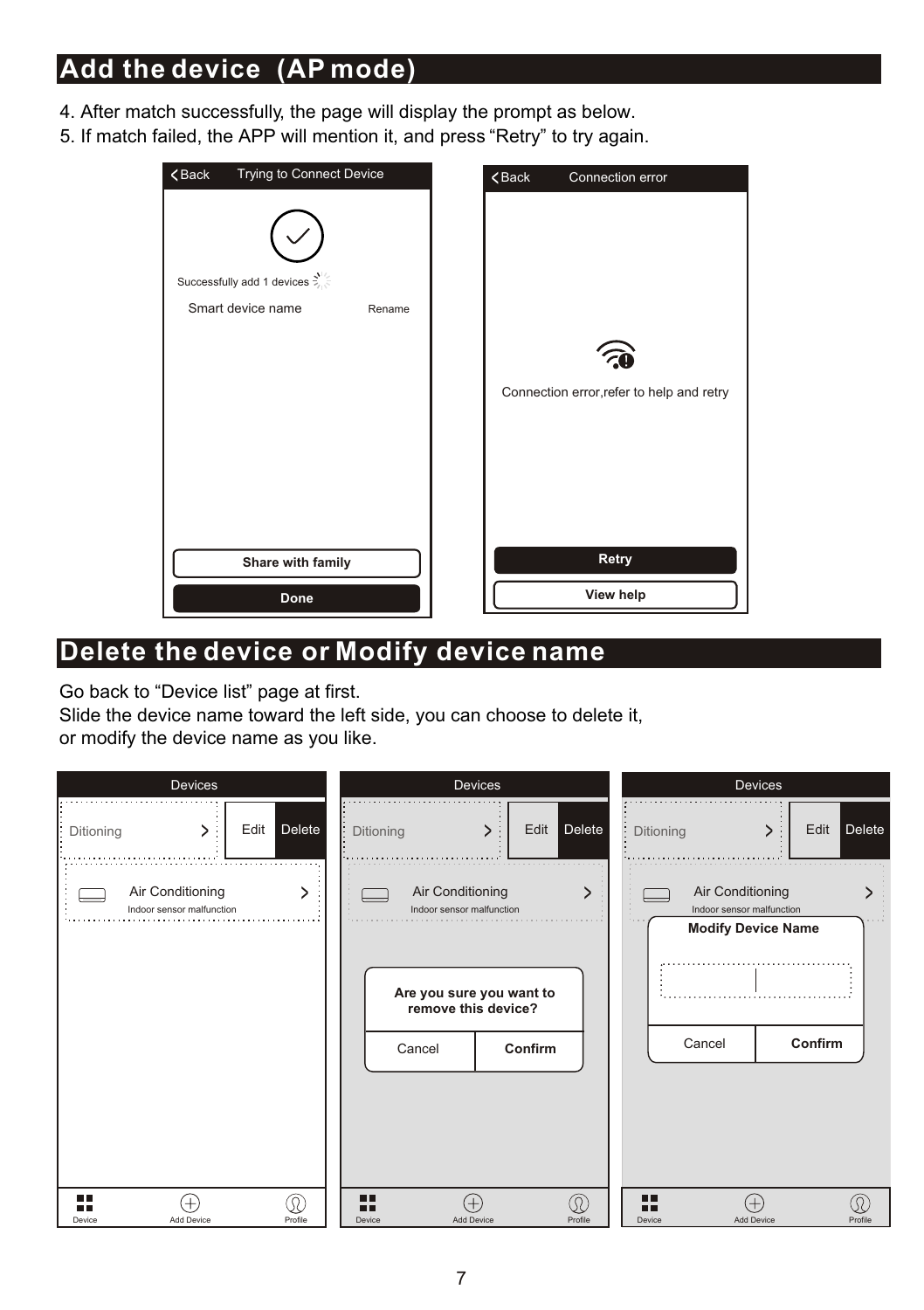1. Click the air conditioner name to enter the control interface. Turn ON/OFF. Adjust the setting temperature.



\* For App update, there maybe deviation of the actual items from what is on the manual without prior notice. We express our apologies.

2. Adjust the different operating mode, Cool, Heat, Dry, Fan, Feel mode. Click the "Mode" button, and choose different running mode as you like.

For the cooling only unit, the heat mode is no useful.

For Dry mode, at the first 3 minutes, the APP temperature display may be little different from the unit display, caused by the unit temperature fast changing.

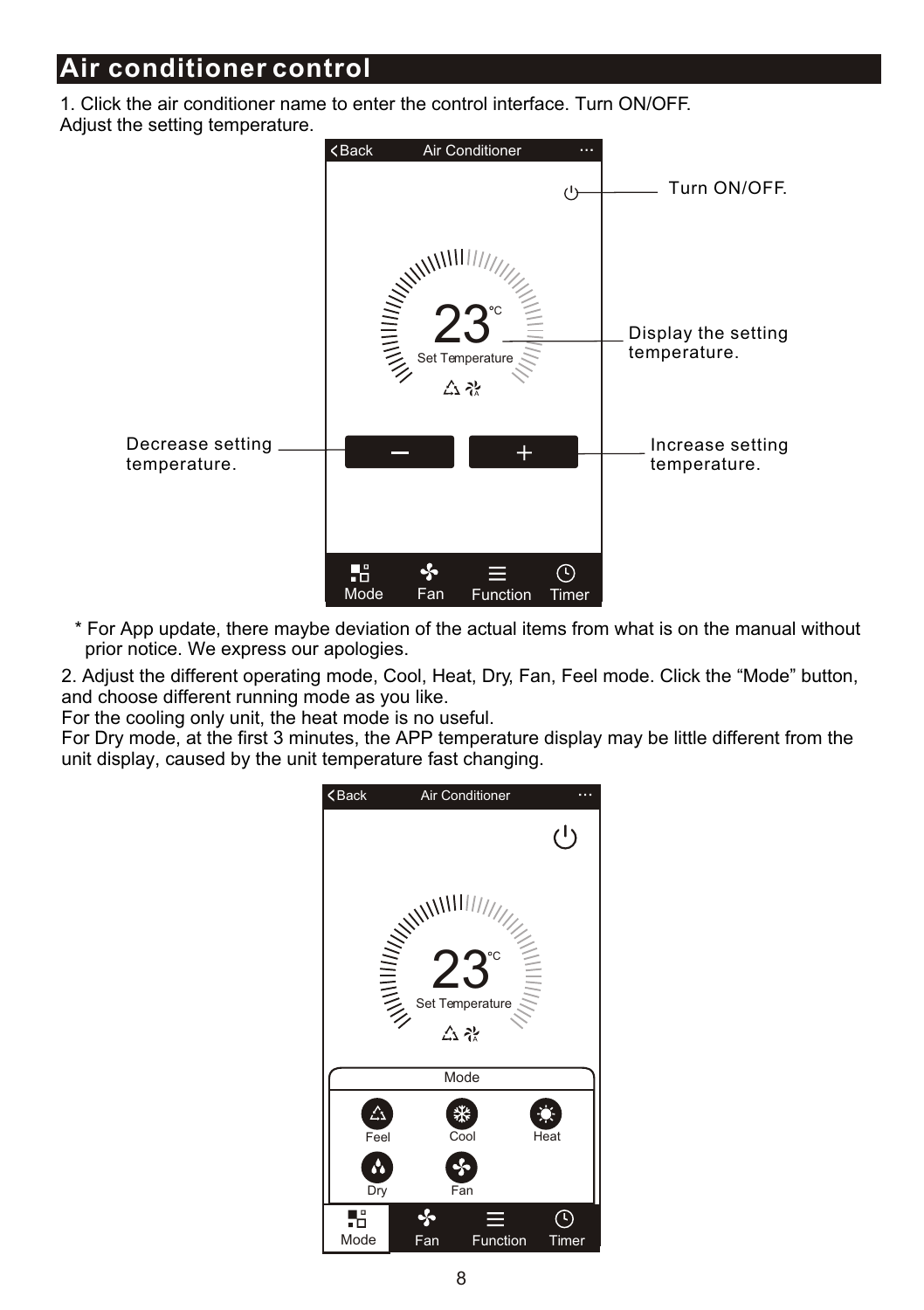3. Click the "Fan" button, choose different fan speed, Low, Med, High, Auto.



4. Other function control can by selected by "Function" button, Sleep, Turbo, ECO, UP-DOWN, LEFT-RIGHT.

When Sleep mode, the fan speed will be fixed to low speed.

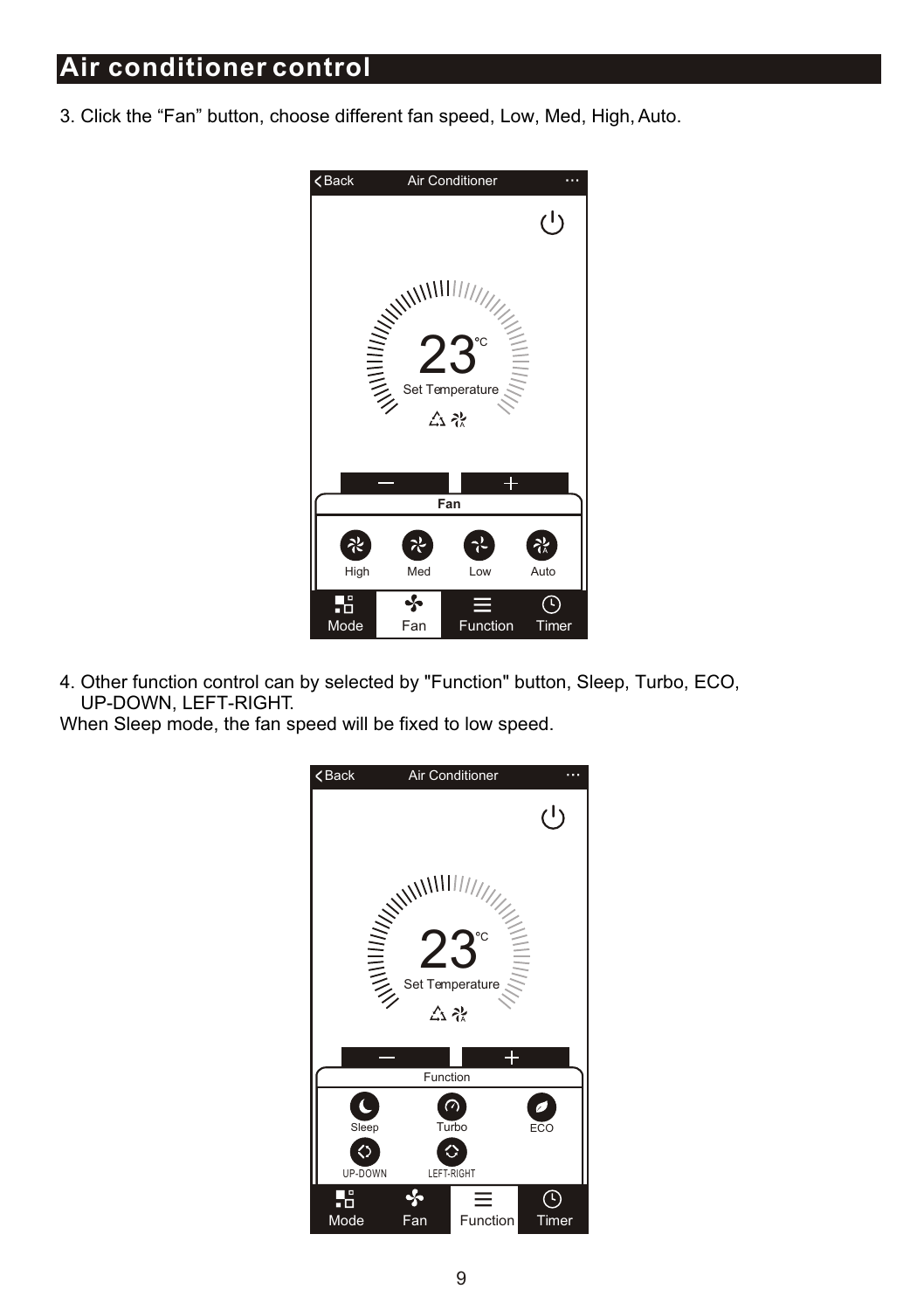5. Setting Timer function. Click the "Timer" button, the APP will enter to timer setting interface. It will display the task scheduler set before. You can longterm press to edit or build a new scheduler by "Add Timer" button.



| $8$ Back                                                  | <b>Add Timer</b>                |  |
|-----------------------------------------------------------|---------------------------------|--|
|                                                           | Timer accuracy is -/+30 seconds |  |
| 14:28<br>Sun, Mon, Tues, Wed, Thur<br>Timer: ON Auto Auto |                                 |  |
| 14:28<br>Wed<br>Timer OFF                                 |                                 |  |
|                                                           |                                 |  |
|                                                           |                                 |  |
|                                                           |                                 |  |
|                                                           |                                 |  |
|                                                           | <b>Add Timer</b>                |  |
|                                                           |                                 |  |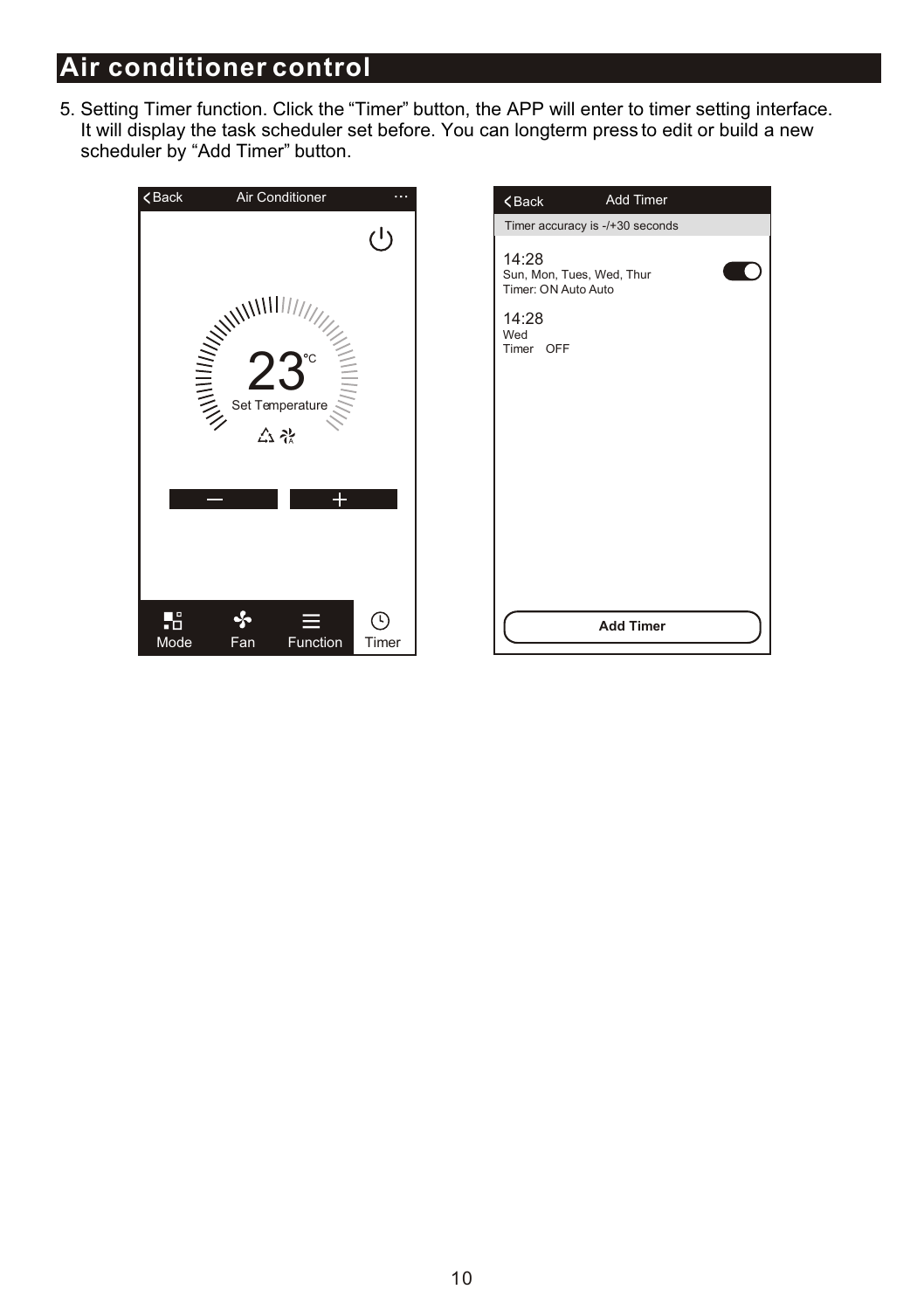6. Click "ON" or "OFF" button to set Timer ON or Timer OFF. You can set Hour, Minute, operate Mode, operate Fan Speed, operate Temperature, also can set the weekly Timer.





7. More setting. From the right-up corner, you can do more function setting,as Modify Device Name, Device Sharing, Device information, Feedback, Check for firmware update, Remove Device, Restore Manufacture setting.

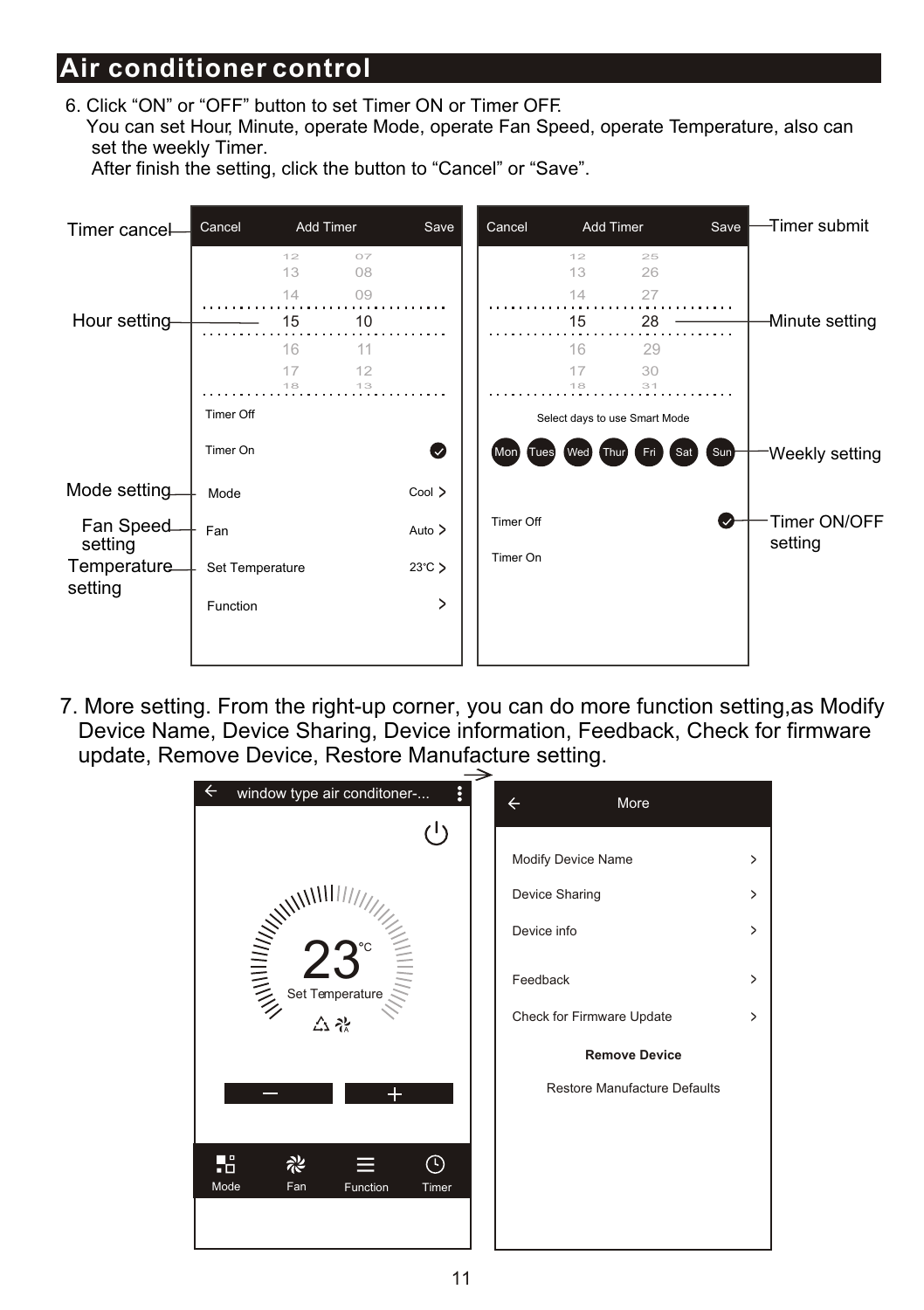- 8. Profile. You can manage your personal information. It includes:
- a, Account information.
- b, Scan QR code: Developers could preview the control interface.
- c, Share Device: Display user?s device sharing information.
- d, Message Centre: Displays all messages that system sent to users.
- e, Feedback: Where users could submit feedback online.
- f, About: Displays the current App version information.



9. Pattern unlock. Tap "Pattern unlock" to set up your App unlock pattern. After it is enabled, you need to draw the pattern to unlock the App.

| $\zeta$ Back                                                                                                                | $\zeta$ Back                 |
|-----------------------------------------------------------------------------------------------------------------------------|------------------------------|
| Create pattern password                                                                                                     | Create pattern password      |
| Create a pattern password. Other persons can't control<br>your devices even with your smartphone<br>Create pattern password | Enter pattern password again |